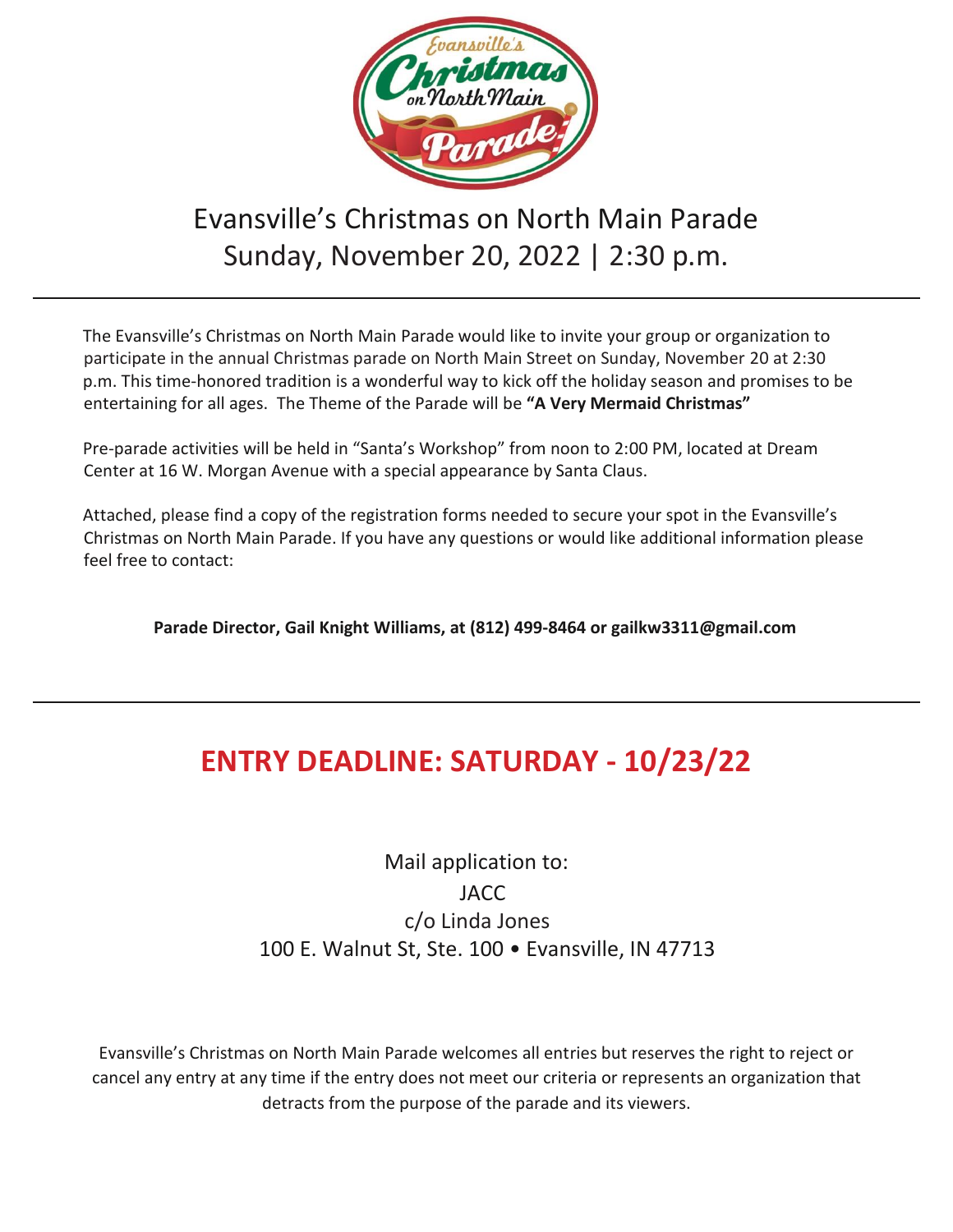

# **Official 2022 Parade Entry Form**

**ENTRY DEADLINE: SATURDAY - 10/23/2022**

| <b>CONTACT INFO</b> |  |  |
|---------------------|--|--|
|                     |  |  |
|                     |  |  |
|                     |  |  |
|                     |  |  |
|                     |  |  |
|                     |  |  |
|                     |  |  |
|                     |  |  |
|                     |  |  |
|                     |  |  |

### **ENTRY FEE: (Make Checks Payable to JACC-Christmas on North Main)** ¬ COMMERICAL (\$100) ¬ NON-PROFIT (Donation) **JUDGING:** DO YOU WISH TO HAVE YOUR PARADE ENTRY JUDGED: ¬ YES ¬ NO

## **ENTRANCE CRITERIA**

PLEASE FILL OUT THE SPECIFICS REGARDING YOUR ENTRY FOR THIS YEAR'S PARADE. INCLUDE COMPLETE DESCRIPTIONS REGARDING YOUR FLOAT AND PLANNED PERFORMACE.

| Description               | Qty. of | <b>Music Played</b> | Qty. of Units/ | Approx Size/ | #of Animals | Pooper |
|---------------------------|---------|---------------------|----------------|--------------|-------------|--------|
| <b>BAND</b>               |         |                     |                |              |             |        |
| <b>DRILL TEAM</b>         |         |                     |                |              |             |        |
| <b>WALKING UNIT</b>       |         |                     |                |              |             |        |
| <b>WHEEL UNIT</b>         |         |                     |                |              |             |        |
| EQUESTRIAN/ANIMAL         |         |                     |                |              |             |        |
| <b>INFLATABLE BALLOON</b> |         |                     |                |              |             |        |
| <b>NOVELTY</b>            |         |                     |                |              |             |        |
| <b>FLOAT</b>              |         |                     |                |              |             |        |
| <b>OTHER</b>              |         |                     |                |              |             |        |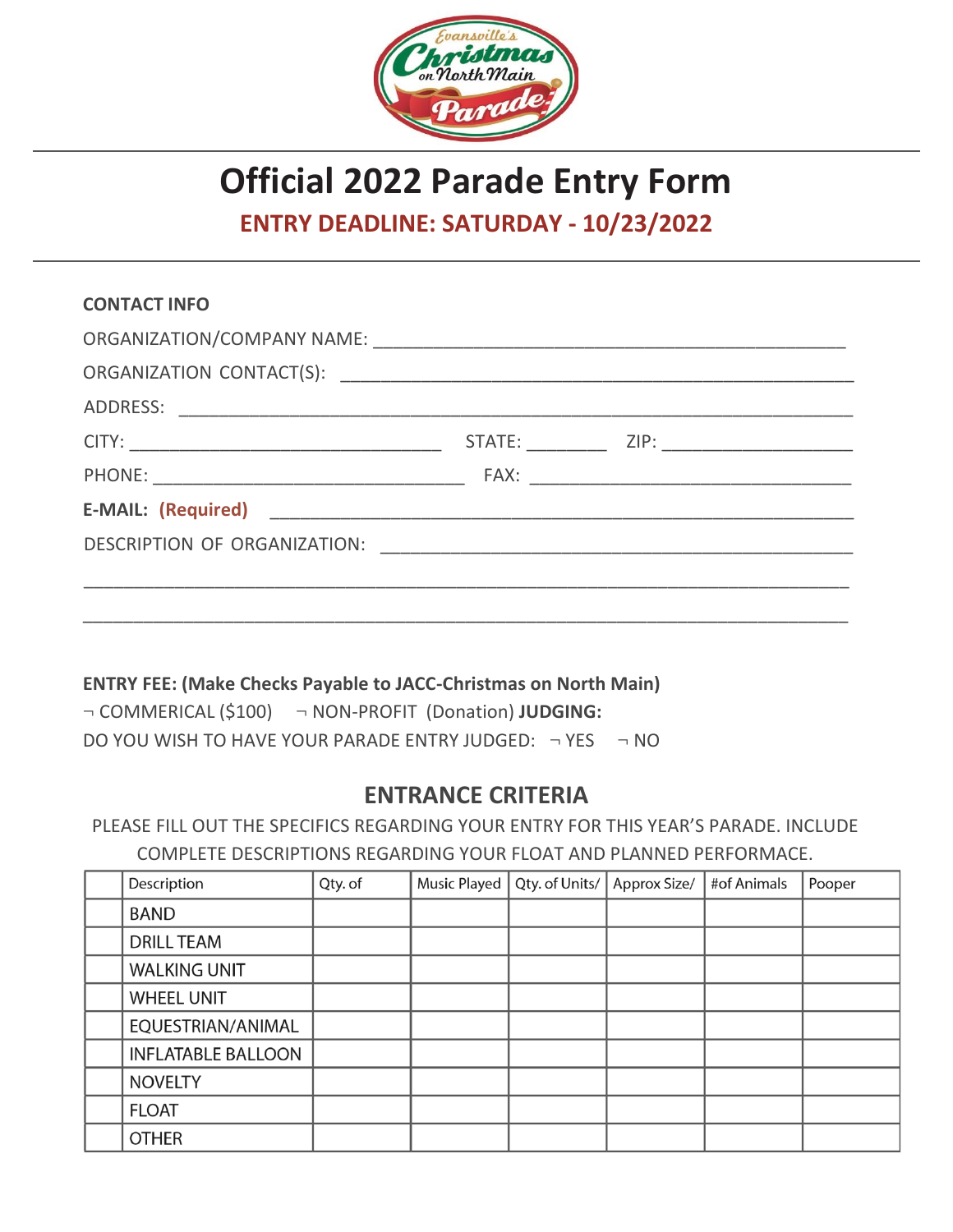| <b>SPECS</b><br><b>DESCRIBE MUSIC/ENTERTAINMENT OF YOUR ENTRY:</b><br>PLEASE PROVIDE A WRITTEN SCRIPT BELOW FOR THE PARADE ANNOUNCERS (include a separate<br>sheet if necessary):                                                | (Maximum height limit to avoid overhead hazards is 14 ft.) |
|----------------------------------------------------------------------------------------------------------------------------------------------------------------------------------------------------------------------------------|------------------------------------------------------------|
|                                                                                                                                                                                                                                  |                                                            |
|                                                                                                                                                                                                                                  |                                                            |
|                                                                                                                                                                                                                                  |                                                            |
|                                                                                                                                                                                                                                  |                                                            |
|                                                                                                                                                                                                                                  |                                                            |
|                                                                                                                                                                                                                                  |                                                            |
|                                                                                                                                                                                                                                  |                                                            |
|                                                                                                                                                                                                                                  |                                                            |
| <b>BANDS</b>                                                                                                                                                                                                                     |                                                            |
| Please provide the musical selection you will be performing, names of Director(s), Drum Majors, or<br>featured performers, and awards won: (Include a separate sheet if necessary):                                              |                                                            |
|                                                                                                                                                                                                                                  |                                                            |
| <b>ALL OTHER UNITS</b><br>Please provide a detailed description of your unit: (Include background information on organization,<br>previous parade participation, honors received, etc.) (Include a separate sheet if necessary): |                                                            |
|                                                                                                                                                                                                                                  |                                                            |
| <b>SIGNATURE OF ORGANIZATION CONTACT:</b>                                                                                                                                                                                        |                                                            |

BY SIGNING, YOUR ORGANIZATION AGREES TO PARTICIPATE IN THE 2022 EVANSVILLE'S CHRISTMAS ON NORTH MAIN CHRISTMAS PARADE AND DO ATTEST THAT THE INFORMATION PROVIDED IS CORRECT.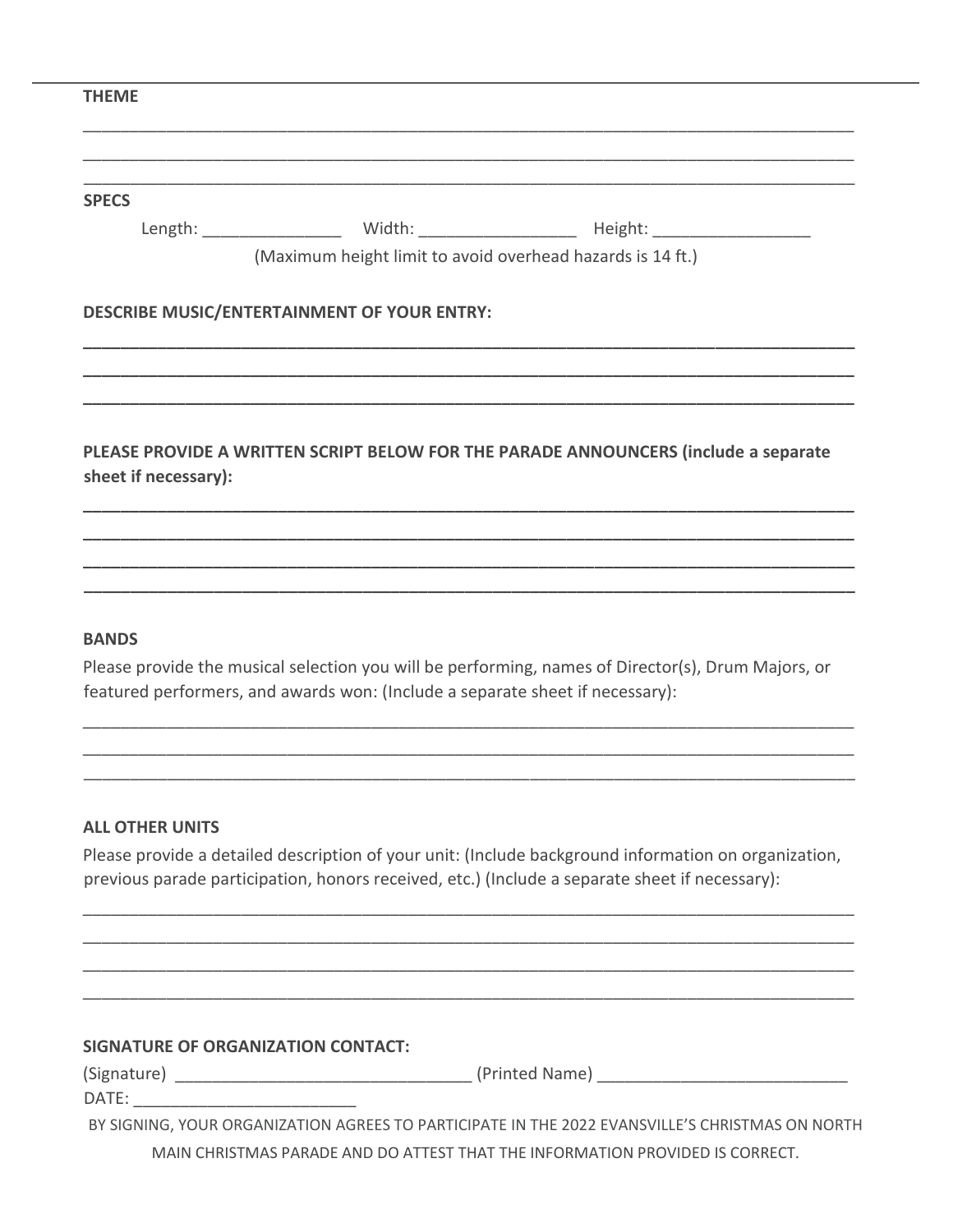## **EVANSVILLE'S CHRISTMAS ON NORTH MAIN**

## **PARADE GUIDELINES**

The following guidelines apply for organizations desiring to participate in the 2021 CHRISTMAS ON NORTH MAIN CHRISTMAS PARADE scheduled for November 20, 2022 at 2:30p.m.

#### **FLOATS:**

Floats should be decorated using a holiday theme. One adult shall be designated for each axle of vehicle as a spotter. Each spotter is responsible for ensuring safety of the float participants and ensuring nothing is tossed at spectators. Spotters are to remain alongside the vehicle near the wheels to prevent spectators and/or participants from being struck. No "For Sale" signs permitted. All spotters must be at least 18 years of age and must be sober for the entirety of the parade. If you have animals or equestrian you must provide pooper scooper person.

#### **ONE SANTA RULE:**

The parade will provide a Santa Float as the last float in the parade. To keep the "Christmas Magic" alive for our spectators, both young and old, we ask that you not have anyone dressed as Santa on your float.

#### **THROWS:**

ABSOLUTELY NO throws **(including candy)** of any kind will be allowed during the parade.

#### **MARCHING:**

Marching units are defined as a group with all participants marching to cadence in formation, i.e., bands, military units, flag corps, drill teams, etc. Marching units are encouraged to perform for spectators during the course of the parade for a maximum of 30 seconds. They may perform at the judges' reviewing stand a maximum of 60 seconds. Additional time will forfeit points for Best Marching Unit.

#### **MUST HAVES:**

Your completed 2022 EVANSVILLE'S CHRISTMAS ON NORTH MAIN Parade application must be submitted by October 23, 2022 *It should include:*

- Your Parade Application form with signed indemnification and hold harmless agreement, and photography release
- Vehicle Application form
- Signed Parade Guidelines
- Copy of driver's license for each driver
- Parade entry fee if necessary (check made payable to JACC-Christmas on North Main)
- Proof of vehicle insurance and policy information

We strongly encourage you to keep a copy of all submitted materials for your records. Applicants will be notified regarding their acceptance and parade position. Your organization must carry liability insurance for its own protection.

#### SIGNATURE OF ORGANIZATION CONTACT:

(Signature) and the contract of the contract (Printed Name)  $(Printed Name)$ 

DATE:

BY SIGNING, YOUR ORGANIZATION AGREES TO PARTICIPATE IN THE 2022 EVANSVILLE'S CHRISTMAS ON NORTH MAIN PARADE AND ADHERE TO THE PARADE GUIDELINES SET FORTH IN THIS DOCUMENT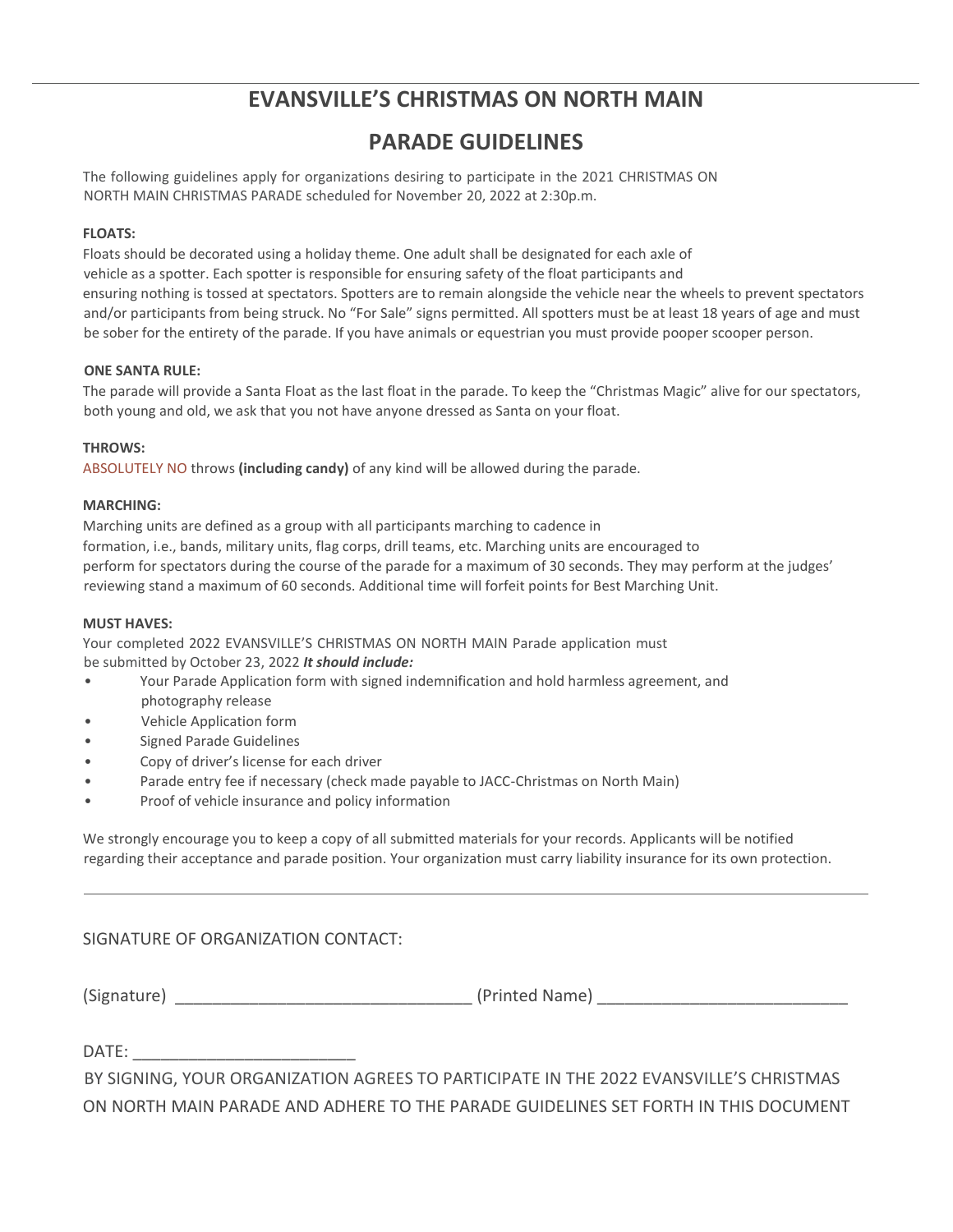## **EVANSVILLE'S CHRISTMAS ON NORTH MAIN**

### **INSURANCE FORMS**

(REQUIRED FOR EACH VEHICHLE/FLOAT)

| IS THE DRIVER OF THE VEHICLE THE OWNER OF THE VEHICLE? $\neg$ YES $\neg$ NO                        |  |  |  |  |
|----------------------------------------------------------------------------------------------------|--|--|--|--|
|                                                                                                    |  |  |  |  |
|                                                                                                    |  |  |  |  |
|                                                                                                    |  |  |  |  |
|                                                                                                    |  |  |  |  |
|                                                                                                    |  |  |  |  |
|                                                                                                    |  |  |  |  |
| Is this vehicle pulling a float? $\neg$ YES $\neg$ NO                                              |  |  |  |  |
|                                                                                                    |  |  |  |  |
| Number of axles on float or trailer being pulled: __________                                       |  |  |  |  |
| {Spotters MUST be stationed at each wheel}                                                         |  |  |  |  |
|                                                                                                    |  |  |  |  |
| State law requires each operator of a towing vehicle be responsible for seeing that his trailer is |  |  |  |  |
| properly secured and safety chains are provided (Indiana Code Section 9-20-9)                      |  |  |  |  |

In exchange for the right to participate in the 2022 EVANSVILLE'S CHRISTMAS ON NORTH MAIN PARADE, the undersigned, a duly authorized representative of  $\blacksquare$ meet the following conditions:

1. Obey all instructions given by parade officials, marshals, and the Evansville Police Department.

2. Obey all laws for the proper operation of a motor vehicle, including, but not limited to, NO drinking of alcoholic beverages or being under the influence of mind altering substances.

Furthermore, in exchange for the right to participate in the **2022 EVANSVILLE'S CHRISTMAS ON NORTH MAIN PARADE**, the undersigned agrees to indemnify and hold harmless the City of Evansville, Indiana, and Jacobsville Area Community Corporation, and related entities, all agents, employees and volunteers of said organizations from any claim or expense of whatever kind or nature arising from activities as a parade participant of the undersigned organization and any of its representatives or individual participants. This indemnification and hold harmless agreement shall be governed in all respects under the laws of the State of Indiana.

SIGNATURE OF ORGANIZATION CONTACT:

| $\sim$<br>-<br>____                                      |  |
|----------------------------------------------------------|--|
| <b>DAT</b><br>້<br>_______________<br>__________________ |  |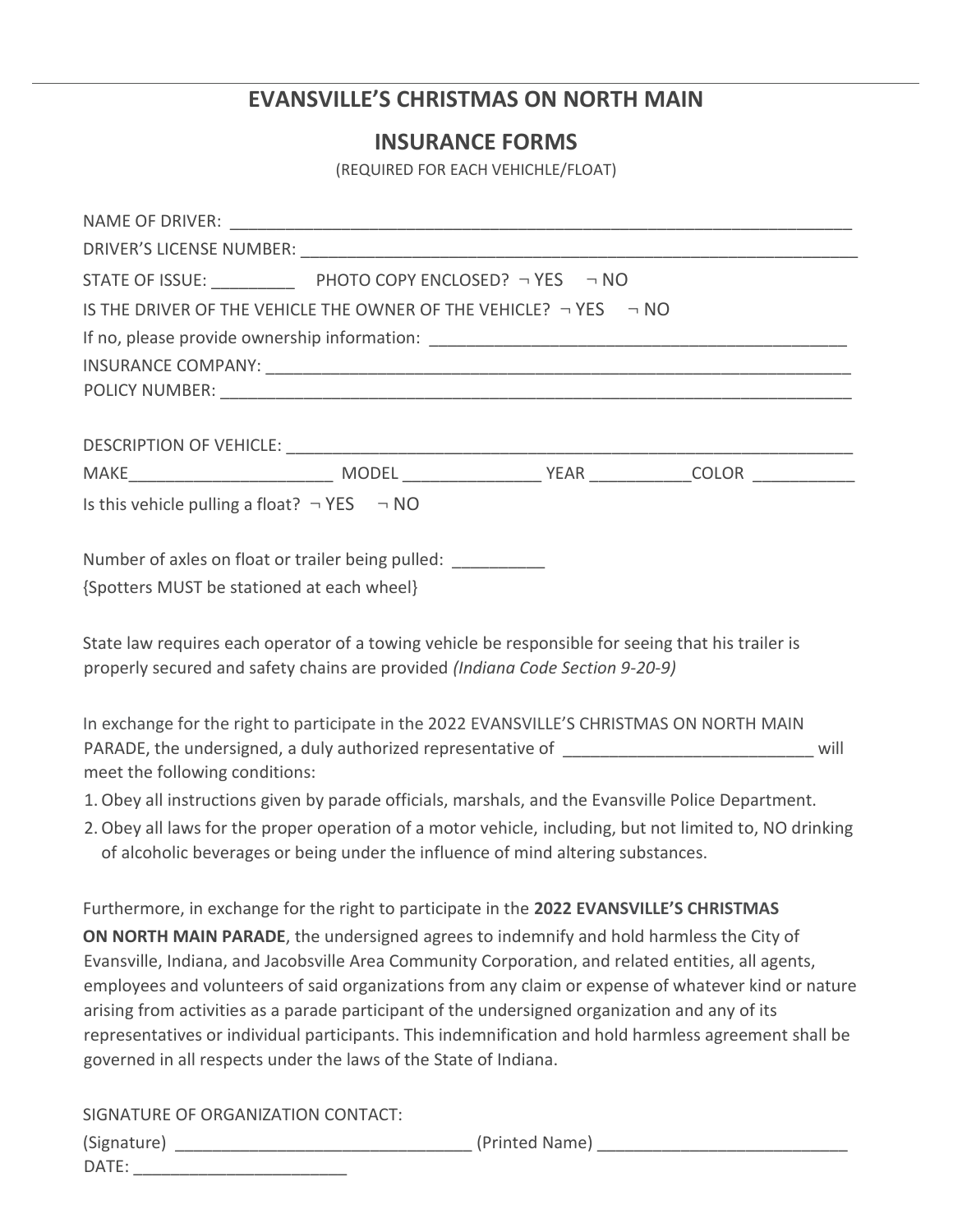## **EVANSVILLE'S CHRISTMAS ON NORTH MAIN PHOTOGRAPHY RELEASE FORM**

#### **PHOTOGRAPHY RELEASE:**

By submitting an application to the 2022 EVANSVILLE'S CHRISTMAS ON NORTH MAIN PARADE, the applicant participating in the parade hereby irrevocably agrees and consents that his/her photograph, video digital or audio recordings, images, likenesses, comments and any displayed, dealt in and copyrighted by the EVANSVILLE'S CHRISTMAS ON NORTH MAIN PARADE or its successors and assigns, and by any other person, corporation or association duly authorized by the EVANSVILLE'S CHRISTMAS ON NORTH MAIN PARADE, with any restriction or limitation, for advertising and revoked by trade of every kind and any other purpose. This release is applicable now and in the future and cannot be revoked by applicant. It is understood and agreed that said photograph, picture, film, video, digital or audio recordings, images, likenesses, comments and any reproductions thereof, as well as any materials connected there with and the rights arising there from and there under, are the exclusive property of the EVANSVILLE'S CHRISTMAS ON NORTH MAIN PARADE binding upon heirs, next of kin and personal representatives.

SIGNATURE OF ORGANIZATION CONTACT:

| (Signature)                   | 'Printer<br>uvame. |  |
|-------------------------------|--------------------|--|
| <b>DATE</b><br>______________ |                    |  |